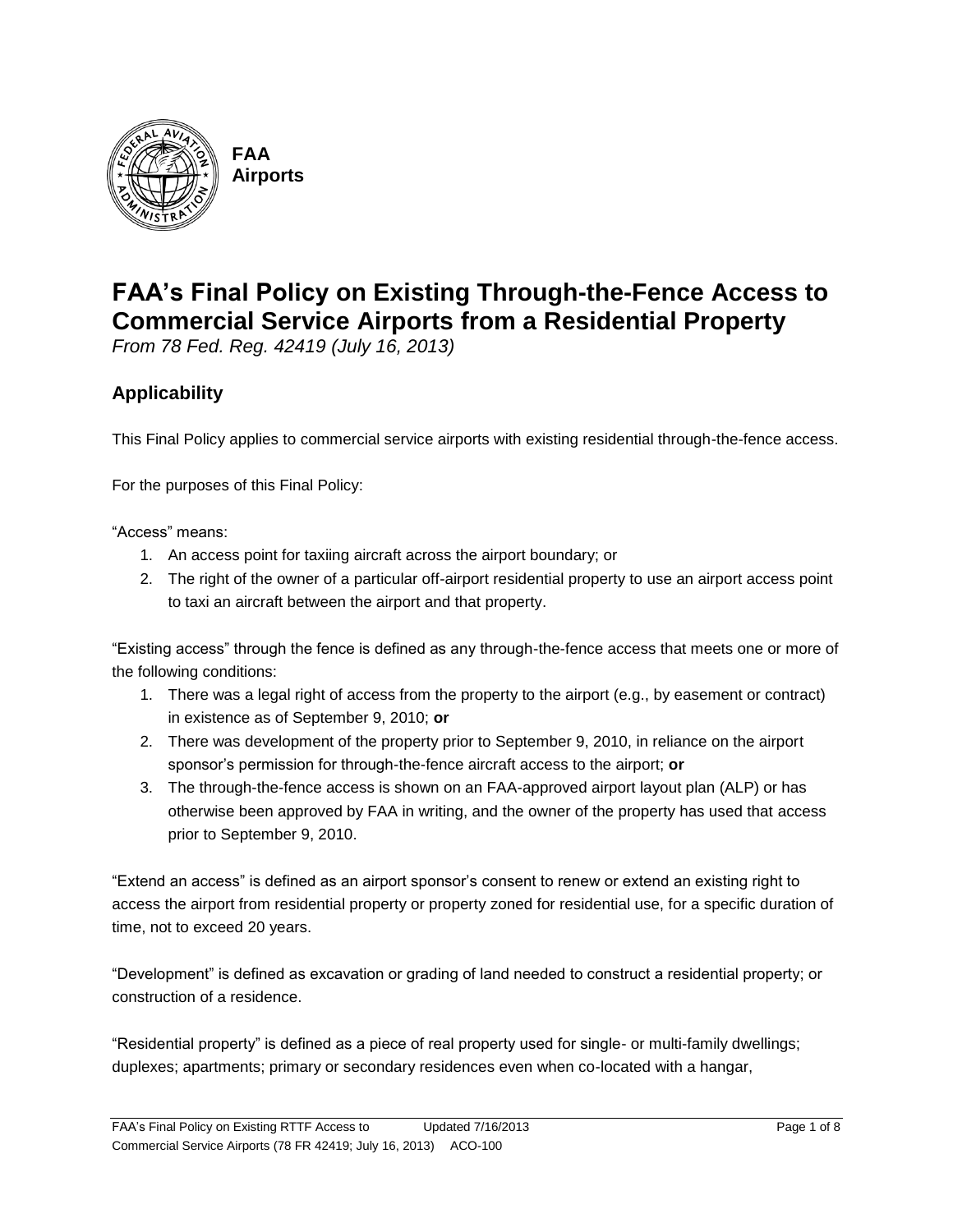aeronautical facility, or business; hangars that incorporate living quarters for permanent or long-term use; and time-share hangars with living quarters for variable occupancy of any term. "Transfer of access" through the fence is defined as one of the following transactions:

- **1.** Sale or transfer of a residential property or property zoned for residential use with existing through-the-fence access; **or**
- 2. Subdivision, development, or sale as individual lots of a residential property or property zoned for residential use with existing through-the-fence access.

## **I. Existing through-the-fence access from residential property at federallyobligated commercial service airports**

The Agency understands that it may not be practical or even possible to terminate through-the-fence access at many of those commercial service airports where that access already exists. Where access could be terminated, property owners have claimed that termination could have substantial adverse effects on their property value and investment, and sponsors seeking to terminate this access could be exposed to costly lawsuits. Accordingly, FAA will not consider the existence of existing residential through-the-fence access by itself to place a sponsor in noncompliance with its grant assurances at these commercial service airports.

In some cases, FAA has found that through-the-fence access rights can interfere with the sponsor's ability to meet its obligations as sponsor of a federally assisted public use airport. This is discussed in detail at 75 Fed. Reg. 54946, 54948 (Sept. 9, 2010). As a result, FAA believes that sponsors of commercial service airports with existing through-the-fence access agreements must adopt measures to substantially mitigate the potential problems with residential through-the-fence access where it exists to avoid future grant compliance issues. Therefore, FAA, as a condition of continuing grants to commercial service airports with residential through-the-fence access, will require these sponsors to adopt measures to substantially mitigate the potential problems with residential through-the-fence access to avoid future grant compliance issues.

Accordingly, the sponsor of a commercial service airport where residential through-the-fence access or access rights already exist will be considered in compliance with its grant assurances if the airport depicts the access on its ALP, satisfies the terms and conditions contained in section 136 of P.L. 112-95, and meets certain standards for safety, efficiency, parity of fees, and mitigation of potential noncompatible land uses. Those standards are listed in section II, *Standards for compliance at commercial service airports with existing through-the-fence access.* The FAA's review of those standards will be detailed in a Compliance Guidance Letter which will be issued concurrently and published on FAA's Web site at www.faa.gov/airports. An airport sponsor covered by this Final Policy will be required to seek FAA approval before entering into any agreement that would extend (including renewal of access) through-thefence access. Sponsors are reminded that nearby homeowners possess no right to taxi aircraft across the airport's property boundary, and no off-airport property owner will have standing to file a formal complaint under 14 CFR, part 16 with FAA to challenge the sponsor's decision not to permit such access.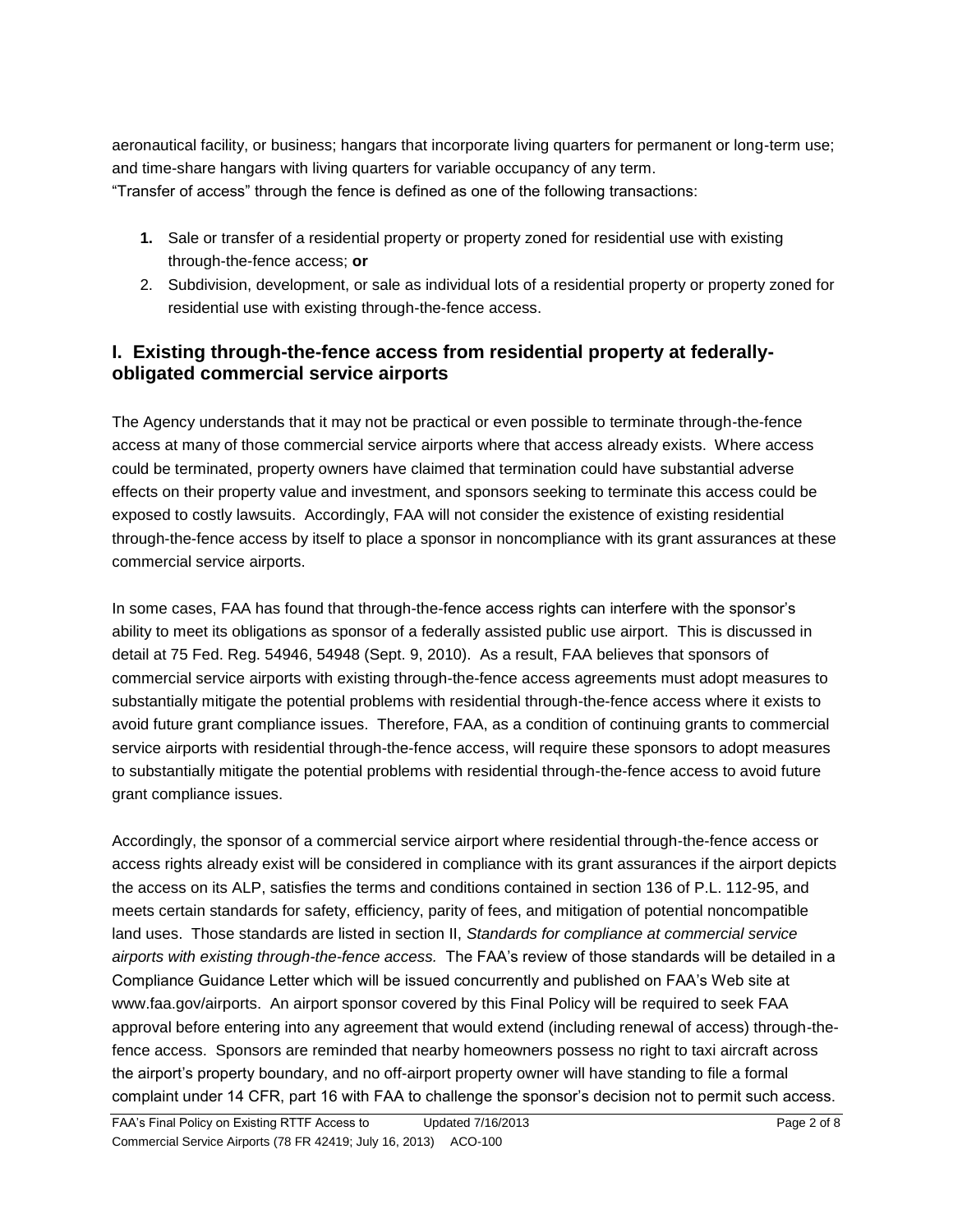## **II. Standards for compliance at commercial service airports with existing through-the-fence access**

The FAA understands that municipally-owned airports have varying degrees of zoning authority. For example, one sponsor may have substantial zoning powers, while another may have none. Also, the nature of existing through-the-fence rights can greatly affect the sponsor's ability to implement measures to control access. Accordingly, FAA does not expect every sponsor of an airport with existing residential through-the-fence access to adopt a uniform set of rules and measures to mitigate that access. However, FAA does expect each such sponsor to adopt reasonable rules and implement measures that accomplish the following standards for compliance and satisfy the law, to the fullest extent feasible for that sponsor. In general, the greater the number of residential through-the-fence access points and users of the airport and the higher the number of aircraft operations, the more important it is to have formal measures in effect to ensure the sponsor retains its proprietary powers and mitigates adverse effects on the airport.

In order to satisfy the law, the sponsor and the property owner or an association representing property owners must have a written agreement that requires the property owner to:

- Pay access charges that the sponsor determines to be comparable to those fees charged to tenants and operators on-airport making similar use of the airport;
- Bear the cost of building and maintaining the infrastructure the sponsor determines is necessary to provide access to the airfield from property located adjacent to or near the airport;
- Maintain the property for residential, noncommercial use (FAA interprets this limitation as a prohibition on commercial aeronautical services only) for the duration of the agreement;
- Prohibit access to the airport from other properties through the property of the property owner (FAA interprets this limitation as a prohibition on access to the airport not authorized by the airport sponsor); and
- Prohibit any aircraft refueling from occurring on the property (FAA interprets this as a prohibition on the sale of fuel from residential property).

The FAA's standards for compliance for any sponsor of a commercial service airport with existing residential through-the-fence access are as follows:

- 1. *General authority for control of airport land and access.* The sponsor has sufficient control of access points and operations across airport boundaries to maintain safe operations, and to make changes in airport land use to meet future needs.
- 2. *Safety of airport operations.* By rule, or by agreement with the sponsor, through-the-fence users are obligated to comply with the airport's rules and standards.
- 3. *Parity of access fees.* The sponsor can and does collect fees from through-the-fence users comparable to those charged to airport tenants.
- 4. *Protection of airport airspace.* Operations at the airport will not be affected by hangars and residences on the airport boundary, at present or in the future.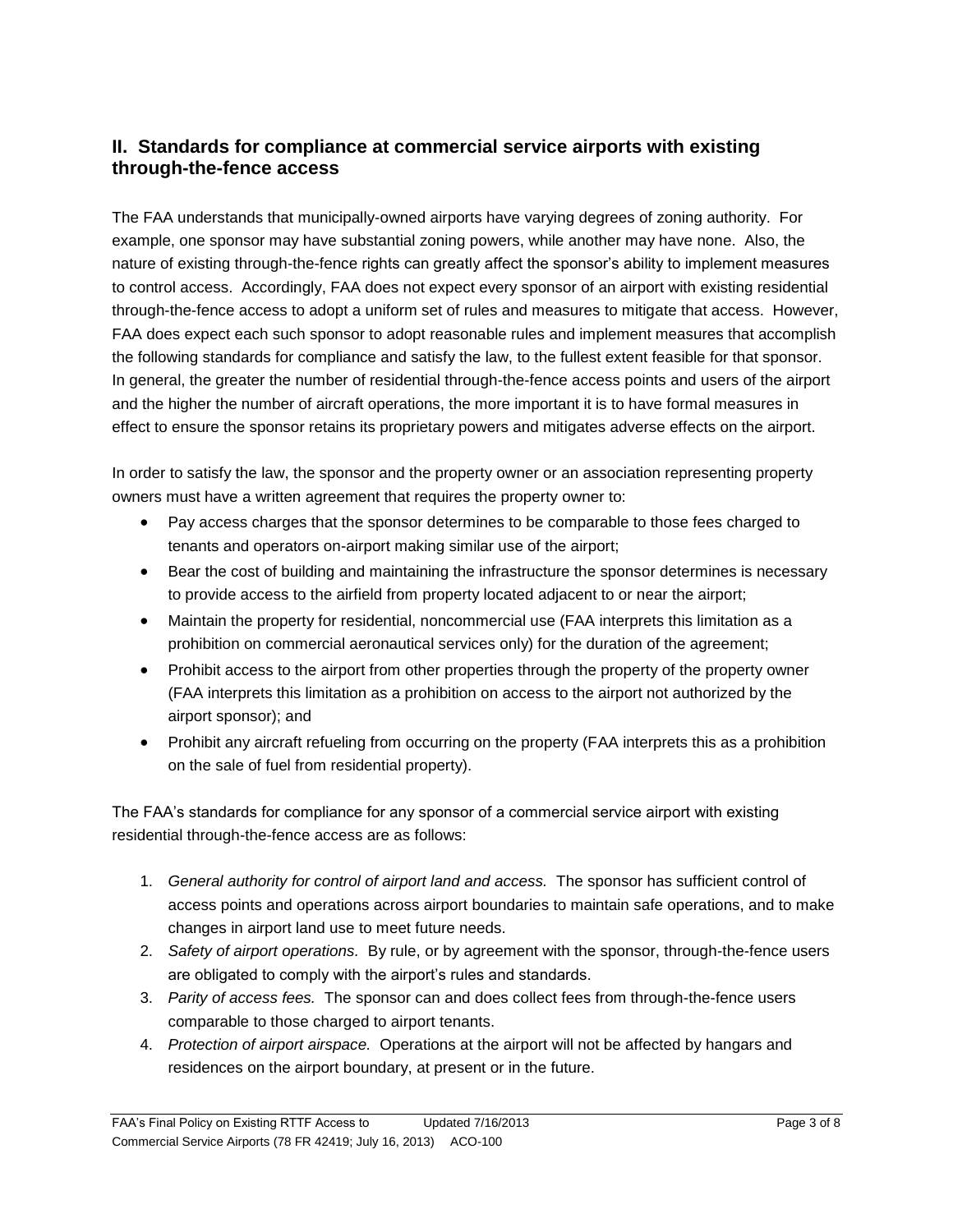5. *Compatible land uses around the airport.* The potential for noncompatible land use adjacent to or in the immediate vicinity of the airport is minimized consistent with Grant Assurance 21, Compatible Land Use.

These standards will be applied, on a case-by-case basis, in FAA's evaluation of whether each commercial service airport with existing residential through-the-fence access meets the above requirements to the fullest extent feasible for that airport. In situations when access can be legally transferred from one owner to another without the sponsor's review, FAA will treat the access as existing. Because the ability of some sponsors to control access has been compromised as a result of legal rights previously granted to through-the-fence users, existing access locations may be evaluated under the alternative criteria for some standards as indicated below, if applicable to that airport.

In some cases, a sponsor may seek to relocate an existing access point. If the sponsor can demonstrate that this action will improve the airport's overall safety or better address issues associated with the sponsor's long-term planning needs, FAA will not consider the access rights associated with the replacement access point to extend an access. In order to transfer the terms of the existing access point to a new access point without a change in compliance status, the former existing access point must be removed. Such requests should be coordinated with FAA's ADO or Regional Airports Division and upon FAA concurrence, clearly depicted on the sponsor's ALP.

## **III. Standards for compliance at commercial service airports proposing to extend through-the-fence access**

Once allowed, residential through-the-fence access is very difficult to change or eliminate in the future. This is because residential owners, more so than commercial interests, typically expect that their residential property will remain suitable for residential use and protected from adverse effects for a long time. Residential buyers and their mortgage lenders may ensure that the property is purchased with rights that guarantee no change in the access to the airport for decades, or indefinitely. Because each additional residential through-the-fence access location introduces the potential for problems for the airport in the future, and because this access is effectively permanent and resistant to change once permitted, FAA will review extensions of existing residential through-the-fence access at public use airports carefully.

The following supplemental standards will be applied to FAA's case-by-case review of sponsors' proposals to extend residential through-the-fence access. In situations when the transfer of access from one owner to another requires the sponsor's concurrence, FAA will treat the access as an extension. The FAA will not approve requests to extend access that are inconsistent with the sponsor's grant assurances (excluding Grant Assurance 5, Preserving Rights and Powers, paragraph "g" as amended). Furthermore, the sponsor will be required to demonstrate the following standards for compliance: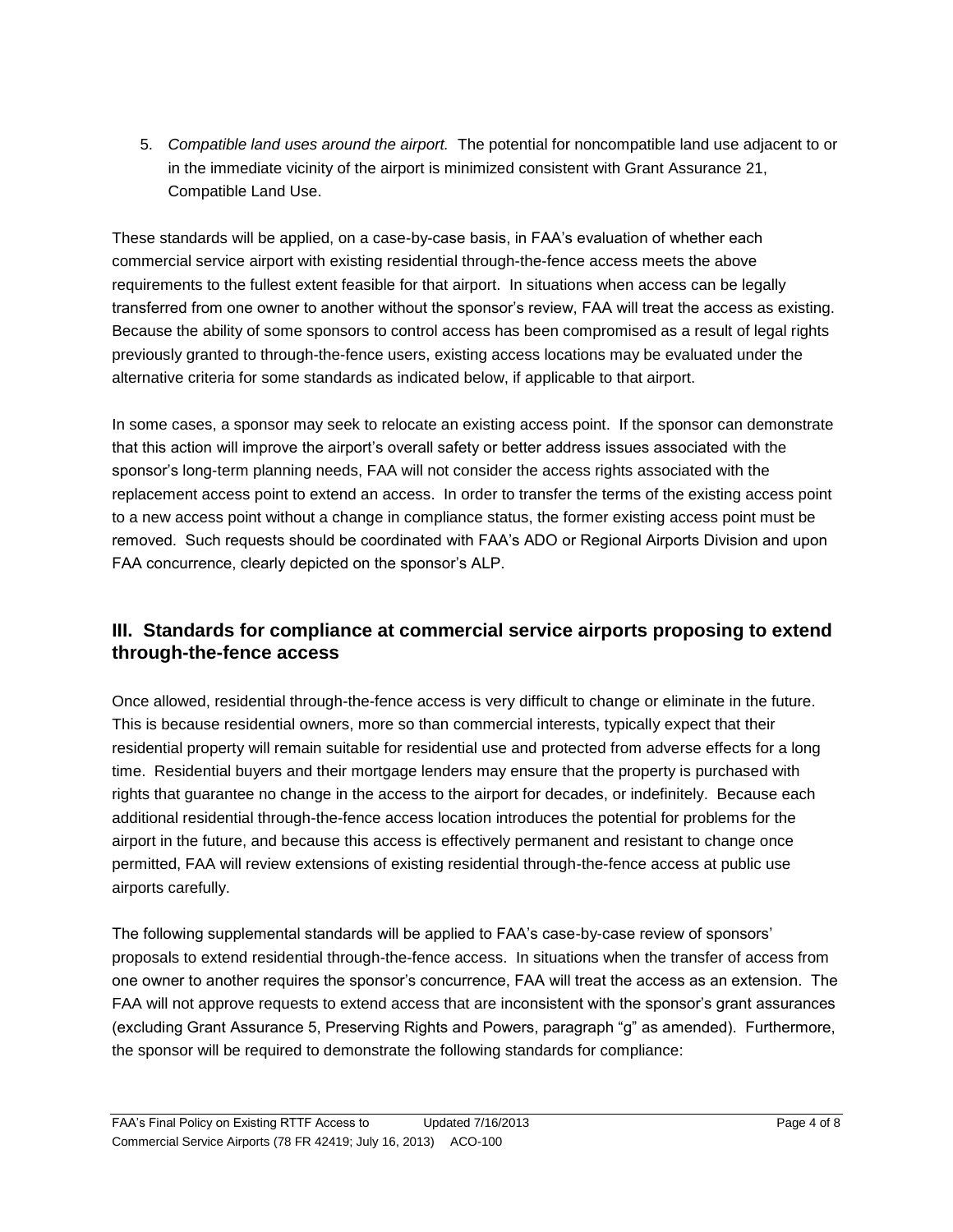- The new access agreement fully complies with the terms and conditions contained in section 136 of  $P1$  112-95.
- The term of the access does not exceed 20 years.
- The sponsor provides a current (developed or revised within the last 5 years) airport master plan identifying adequate areas for growth that are not affected by the existence of through-the-fence access rights, or the sponsor has a process for amending or terminating existing through-thefence access in order to acquire land that may be necessary for expansion of the airport in the future.
- The sponsor will impose and enforce safety and operating rules on through-the-fence residents utilizing this access while on the airport identical to those imposed on airport tenants and transient users.
- Through-the-fence residents utilizing this access will grant the sponsor a perpetual avigation easement for overflight, including unobstructed flight through the airspace necessary for takeoff and landing at the airport.
- Through-the-fence residents utilizing this access, by avigation easement; deed covenants, conditions or restrictions; or other agreement, have acknowledged that the property will be affected by aircraft noise and emissions and that aircraft noise and emissions may change over time.
- Through-the-fence residents utilizing this access have waived any right to bring an action against the sponsor for existing and future operations and activities at the airport associated with aircraft noise and emissions.
- The sponsor has a mechanism for ensuring through-the-fence residents utilizing this access will file FAA Form 7460-1, Notice of Proposed Construction or Alteration, if necessary and complying with FAA's determination related to the review of Form 7460-1.
- The sponsor has a mechanism for ensuring through-the-fence residents do not create or permit conditions or engage in practices that could result in airport hazards, including wildlife attractants.
- Where available, the sponsor or other local government has in effect measures to limit future use and ownership of the through-the-fence properties to aviation-related uses (in this case, hangar homes), such as through zoning or mandatory deed restrictions. The FAA recognizes this measure may not be available to the sponsor in all states and jurisdictions.
- If the residential community has adopted restrictions on owners for the benefit of the airport (such as a commitment not to complain about aircraft noise), those restrictions are enforceable by the sponsor as a third-party beneficiary, and may not be cancelled without cause by the community association.
- The access agreement is subordinate to the sponsor's current and all future grant assurances.
- The sponsor has developed a process for educating through-the-fence residents about their rights and responsibilities.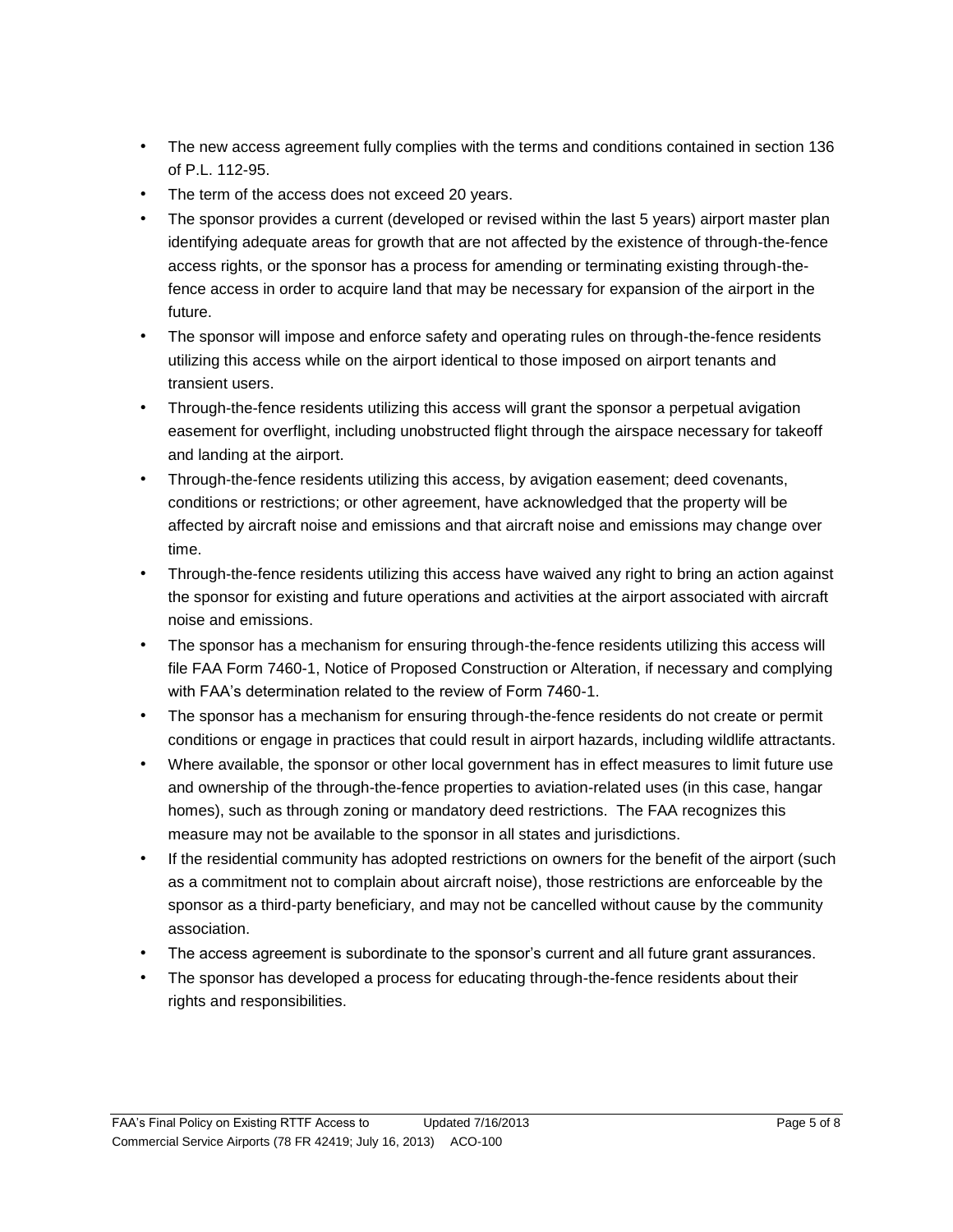### **IV. Process and documentation**

#### **A. Existing residential through-the-fence access.**

1. **General.** The sponsor of a commercial service airport with existing residential through-thefence access will be considered in compliance with its grant assurances, and eligible for future grants, if FAA determines that the sponsor complies with the law and meets the applicable standards listed above under *Standards for compliance at commercial service airports with existing residential through-the-fence access.* The sponsor may demonstrate that it meets these standards by providing the ADO or regional division staff with a written description of the sponsor's authority and the controls in effect at the airport ("residential through-the-fence access plan" or "access plan"). Sponsors are encouraged to review FAA's Compliance Guidance Letter on FAA Review of Existing and Proposed Residential-Through-Fence Access Agreements, which will be issued concurrently with this notice, prior to submitting their access plan. This guidance letter may be found on FAA's Web site at [www.faa.gov/airports.](http://www.faa.gov/airports) The ADO or regional division will review each access plan, on a case-by-case basis, to confirm that it addresses how the sponsor complies with the law and meets each of these standards at its airport. The ADO or regional division will forward recommendations regarding each access plan to the Manager of Airport Compliance. Only the Manager of Airport Compliance may accept a commercial service airport sponsor's residential through-the-fence access plan. In reviewing the access plan, the Manager of Airport Compliance may consult with the Transportation Security Administration (TSA). The FAA will take into account the powers of local government in each state, and other particular circumstances at each airport. In every case, however, the access plan must address the law and each of the basic requirements listed under section II of this Final Policy.

2. **Residential through-the-fence access plan.** The FAA will require evidence of compliance before issuing an AIP grant, beginning in Fiscal Year 2015. FY 2015 and later grants will include a special grant condition requiring the ongoing implementation of these access plans. Generally, FAA will not award discretionary grants to the sponsor until FAA accepts the sponsor's access plan as meeting the law and the standards to the extent feasible for that airport.

3. **Airport Layout Plan (ALP).** The FAA will require all residential through-the-fence access points to be identified on the airport's ALP. A temporary designation may be added through a sponsor's pen and ink change to immediately identify the locations on the airport property that serve as points of access for off-airport residents. A formal ALP revision that fully depicts the scope of the existing residential through-the-fence agreements should be completed the next time the sponsor initiates an airport master plan study or update.

A sponsor's failure to depict all residential through-the-fence access points is a potential violation of the sponsor's grant assurances, and the Agency may consider grant enforcement under 14 CFR, part 16.

4. **FAA review.** The FAA's acceptance of the access plan represents an Agency determination that the commercial service airport has met the law and compliance standards for existing residential through-the-fence access for a period not to exceed 20 years. The following actions will trigger a commercial service airport sponsor to update its access plan prior to its 20-year expiration: development of a new master plan or an update to an existing master plan, significant revisions to an ALP, requests for Federal financial participation in land acquisition, identification of a safety concern, or substantial changes to the access agreement. A commercial service airport sponsor's failure to implement its access plan could result in a violation of the special grant condition and potentially lead to a finding of noncompliance.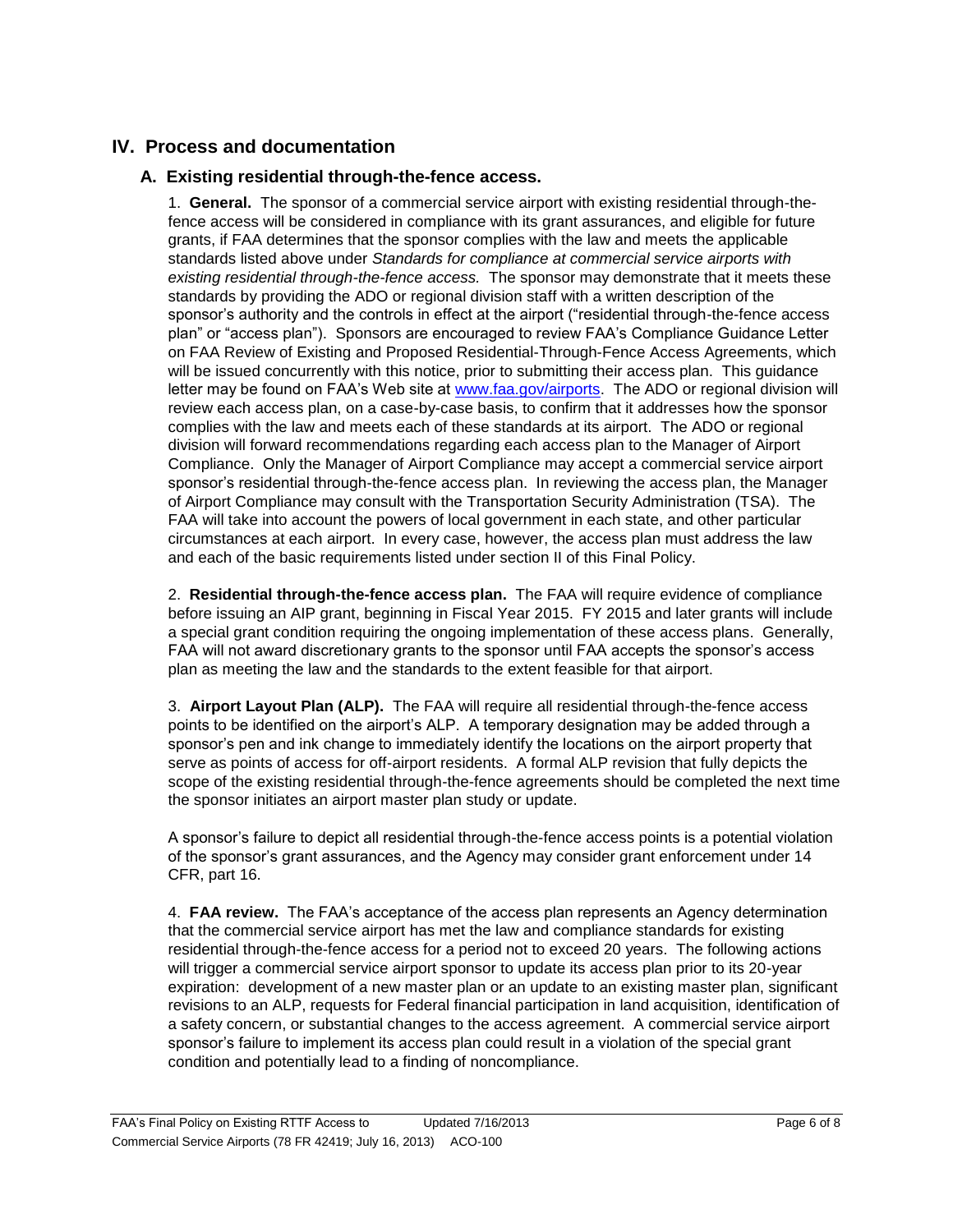5. **Commercial service airports with existing residential through-the-fence access that do not meet the compliance standards.** The FAA recognizes that some commercial service airport sponsors may not be able to fully comply with the law and the standards listed above, due to limits on the powers of the sponsor and/or other local governments, or on other legal limits on the sponsor's discretion to adopt certain measures. Other sponsors have the capability to adopt measures to satisfy the compliance standards but have not done so. The FAA may consider a commercial service airport sponsor's inability to comply with the law and/or the minimum compliance standards as a militating factor in its review of requests for discretionary funding.

6. **Commercial service airports that fail to submit an access plan.** The FAA expects commercial service airport sponsors with existing residential through-the-fence access to develop an access plan which addresses the law, preserves their proprietary rights and powers, and mitigates the inherent challenges posed by this practice. Beginning in Fiscal Year 2015, a sponsor's failure to comply with the Final Policy may jeopardize its ability to compete for discretionary AIP grant funding.

#### **B. Requests to extend residential through-the-fence access at airports covered by this Final Policy**

As of the date of the enactment of P.L. 112-95 (February 14, 2012), a sponsor of a commercial service airport proposing to extend an access agreement must submit a current airport master plan and a revised residential through-the-fence access plan as detailed below. The ADO or regional division will forward its recommendations regarding each request to extend access to the Manager of Airport Compliance. Only the Manager of Airport Compliance may approve a sponsor's request to extend access. In reviewing the proposal, the Manager of Airport Compliance may consult with TSA.

1. **Master Plan.** A sponsor of a commercial service airport wishing to extend an existing residential through-the-fence access agreement must submit a recent airport master plan to the ADO or regional division. The FAA considers a master plan to be recent if it was developed or updated within the past 5 years. The master plan should explain how the sponsor plans to address future growth, development, and use of the airport property over the next 20 years; sponsors should work with ADO or regional division staff to develop an appropriate scope of work for these master plans.

2. **Residential through-the-fence access plan.** The sponsor is responsible for revising its access plan, as discussed under section III of this Final Policy, to reflect how it will meet the standards for compliance for the extended access. Once FAA has accepted the revised access plan, FAA will condition future AIP grants upon its ongoing implementation.

3. **Continuing obligations.** Once the revised access plan is accepted by FAA, and if required, the revised ALP, is approved by FAA, the sponsor must continue to comply with obligations described in section IV.A of this Final Policy.

## **V. Eligibility for AIP grants**

#### **A. General.**

Beginning in Fiscal Year 2015, a sponsor of a commercial service airport with existing residential through-the-fence access will be required to submit their residential through-the-fence access plan prior to notifying FAA of its intent to apply for an AIP grant. The sponsor will not lose eligibility for